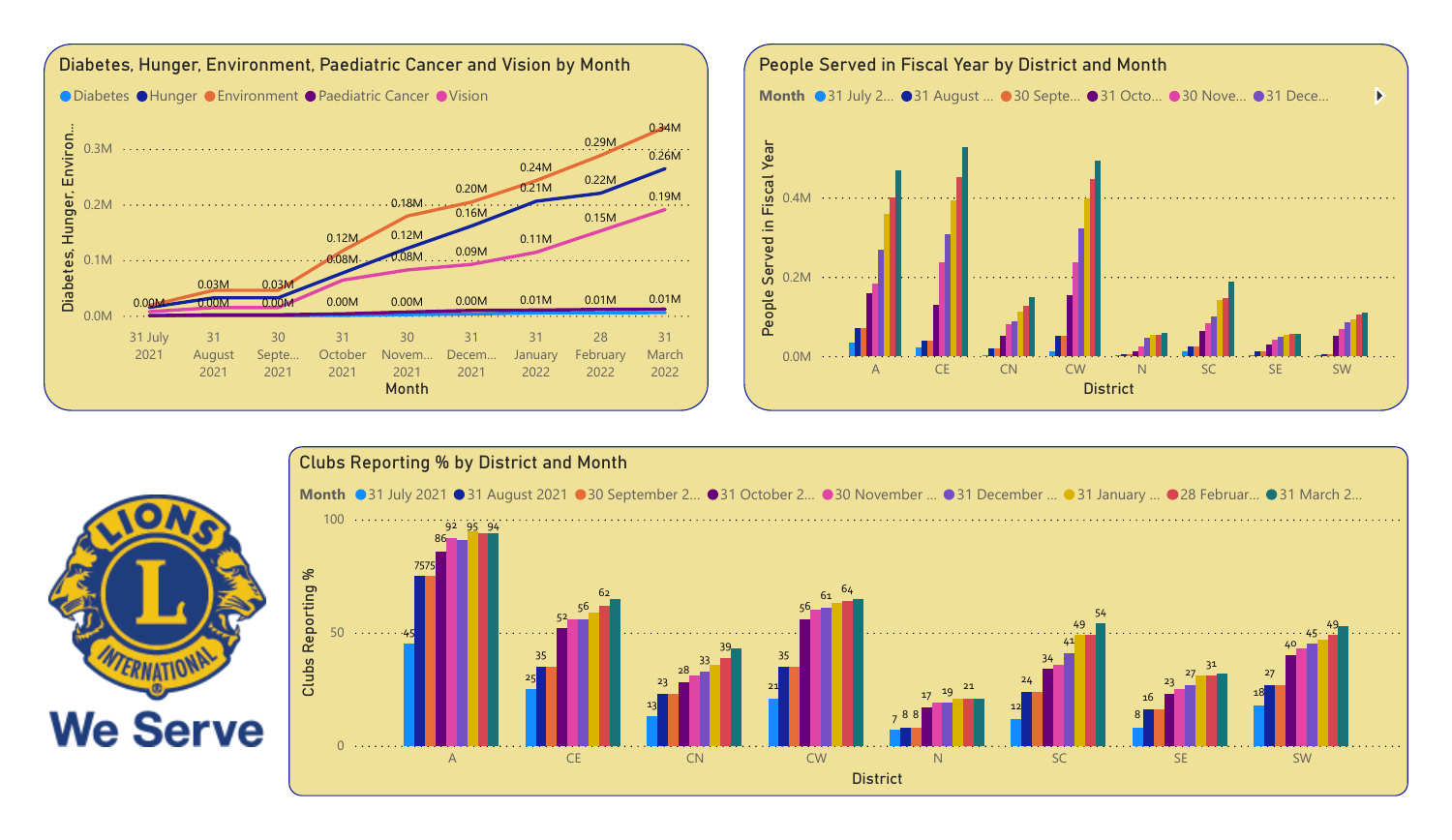## Clubs Reporting % by District and Month

Month ●31 July 2021 ●31 August 2021 ●30 September 2021 ●31 October 2021 ●30 November 2021 ●31 December 2021 ●31 January 2022 ●28 February 2022 ●31 March 2022

Power BI Desktop

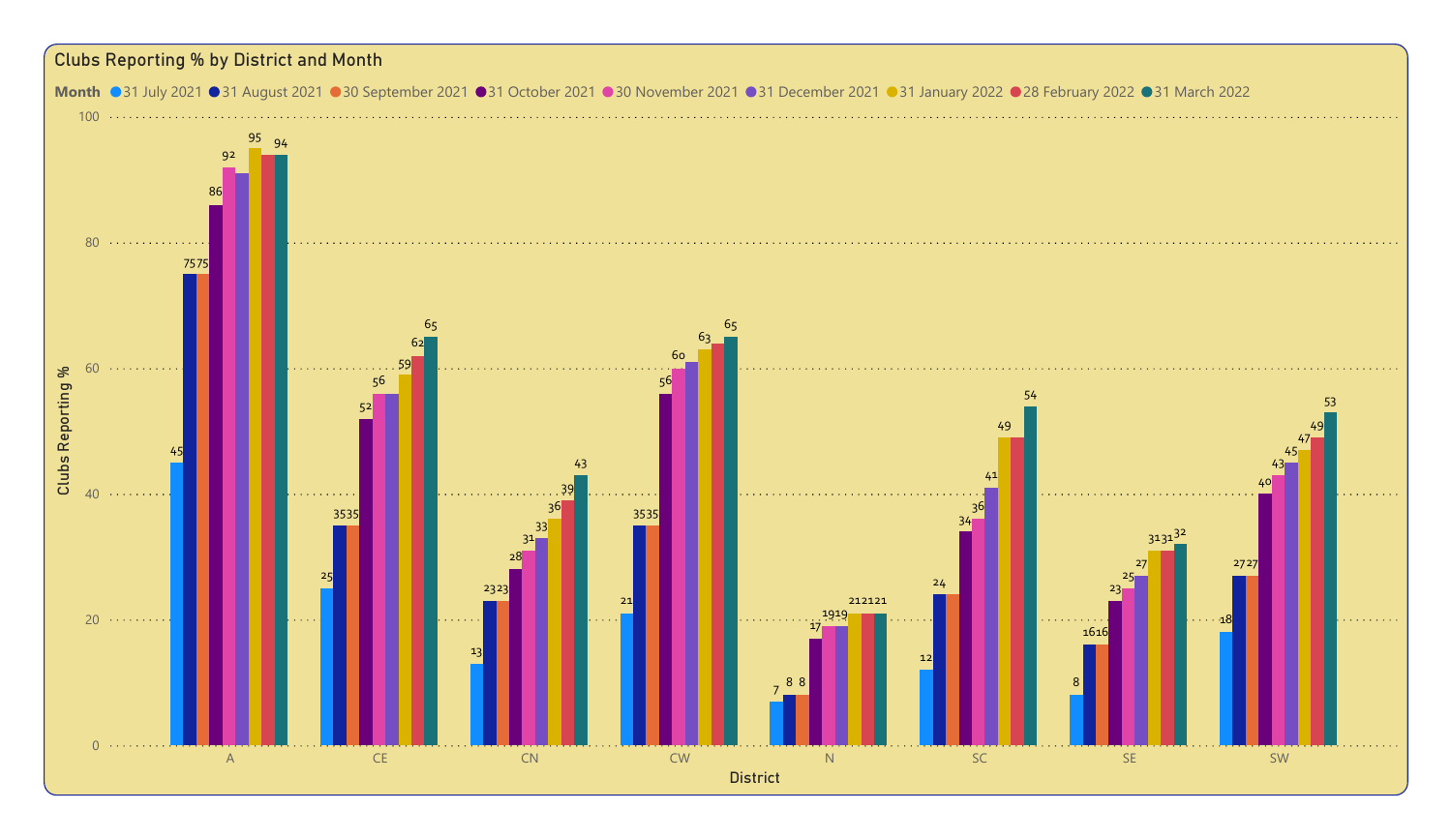

## District  $\bullet$  CE  $\bullet$  CW  $\bullet$  A  $\bullet$  SC  $\bullet$  CN  $\bullet$  SW  $\bullet$  SE  $\bullet$  N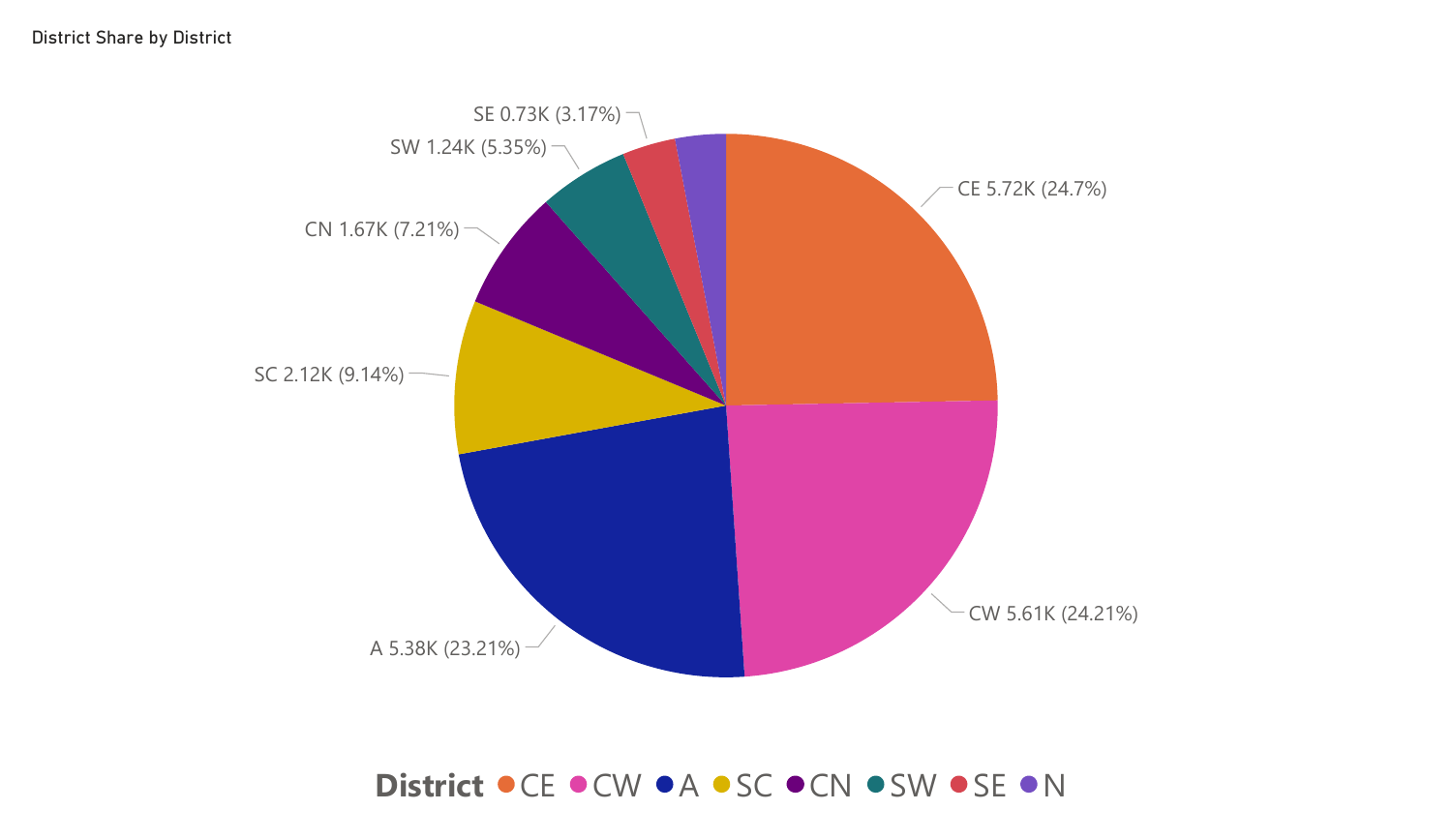

District

 $\Box$  A

N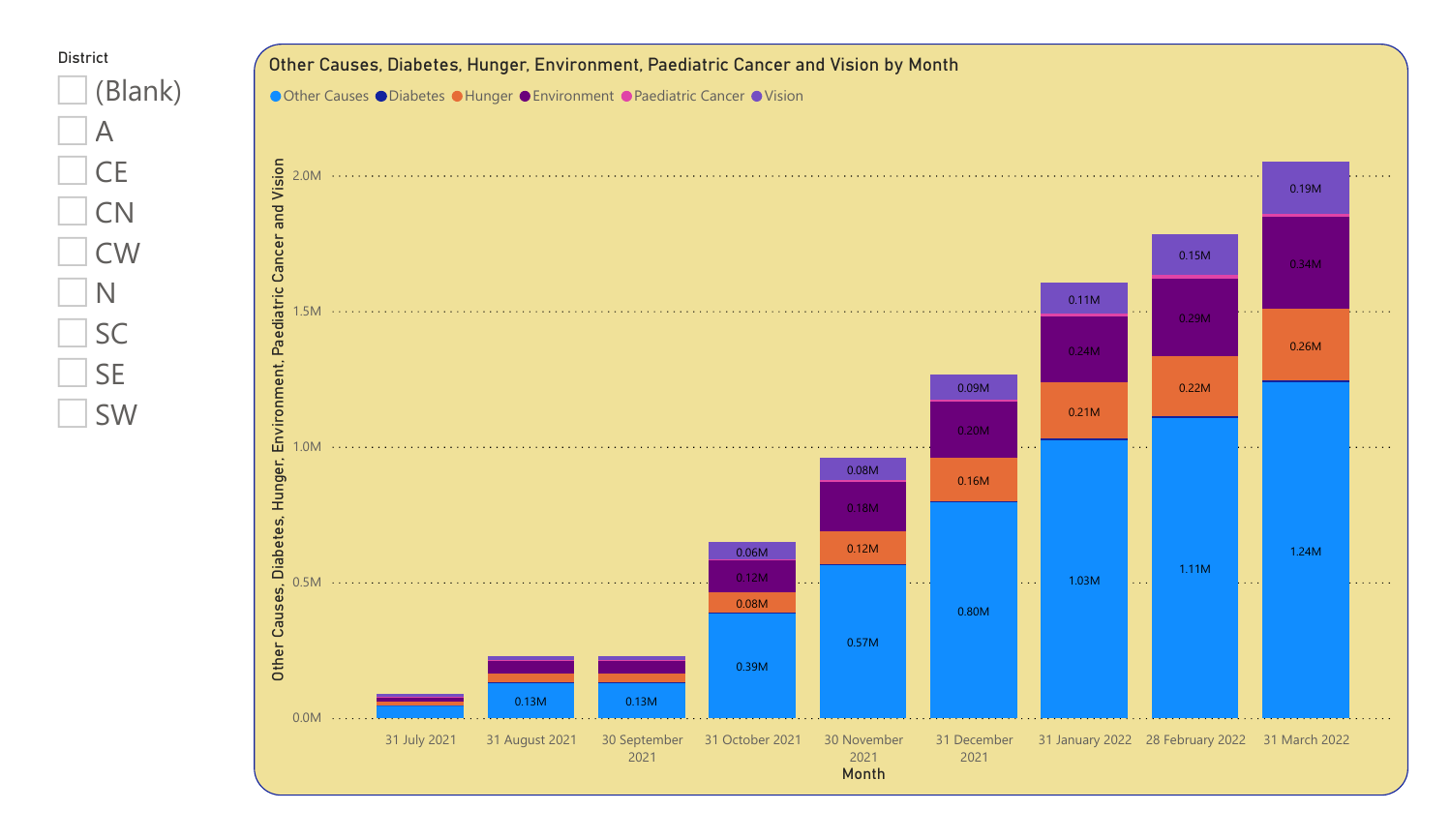









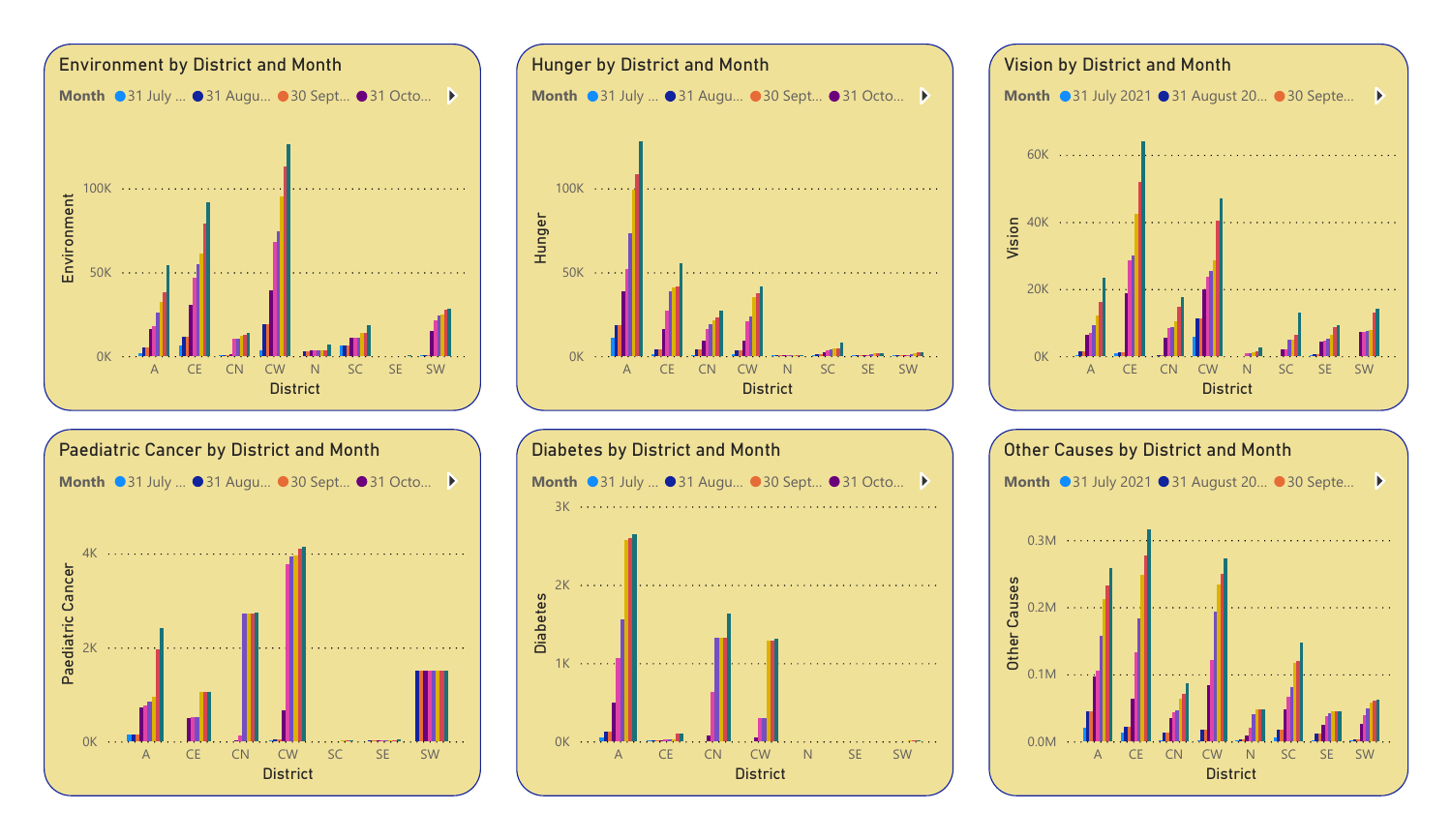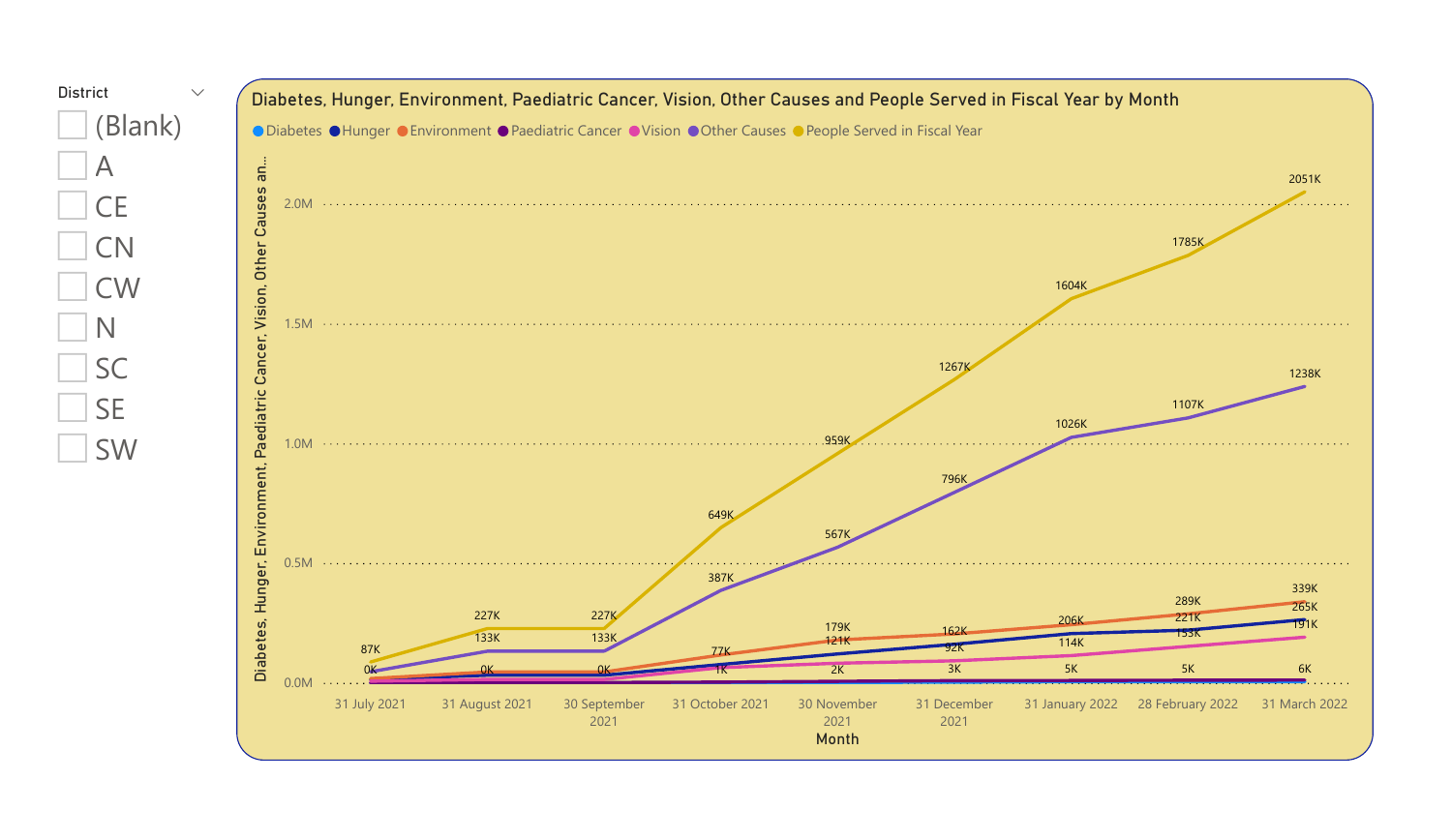

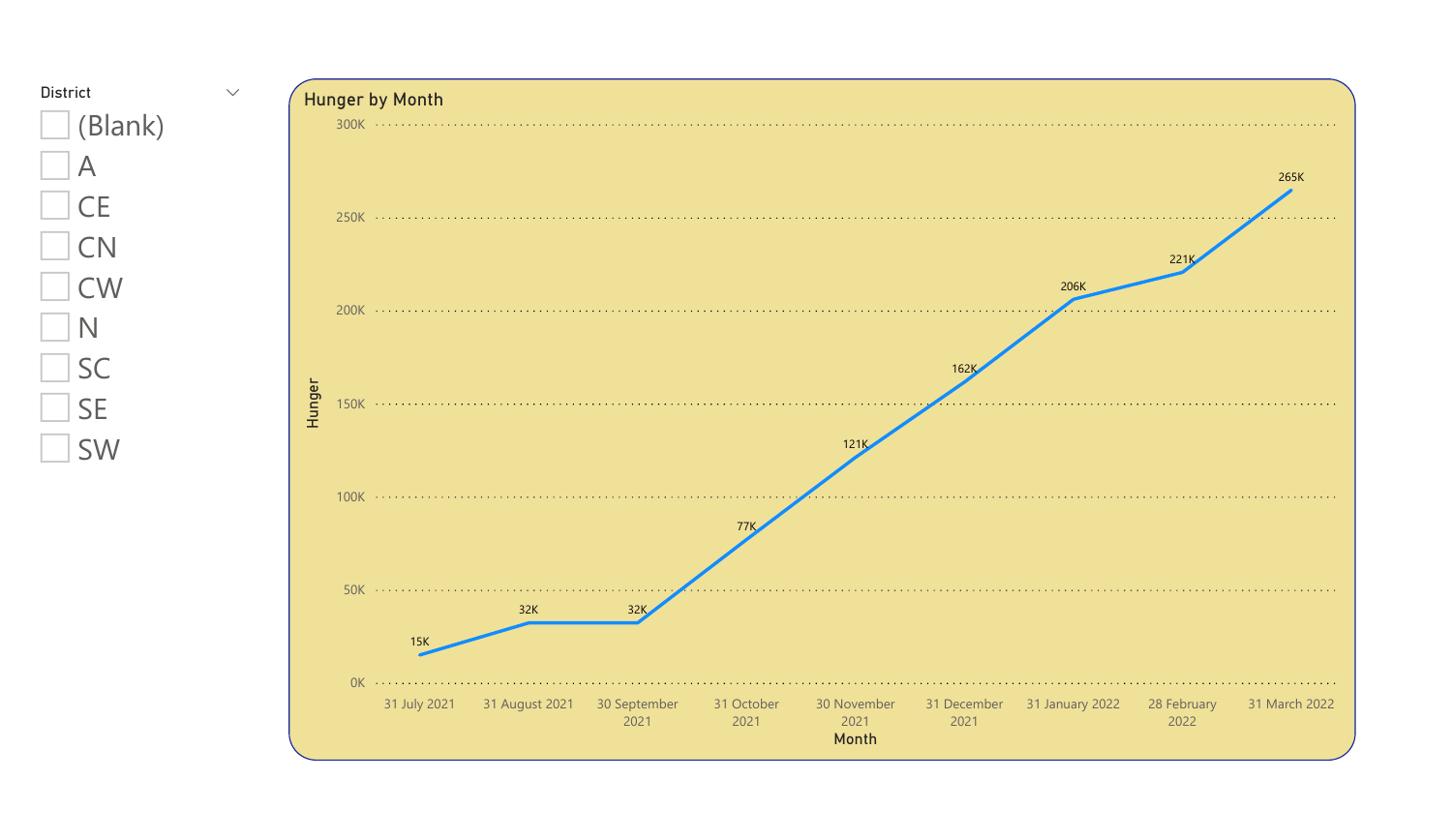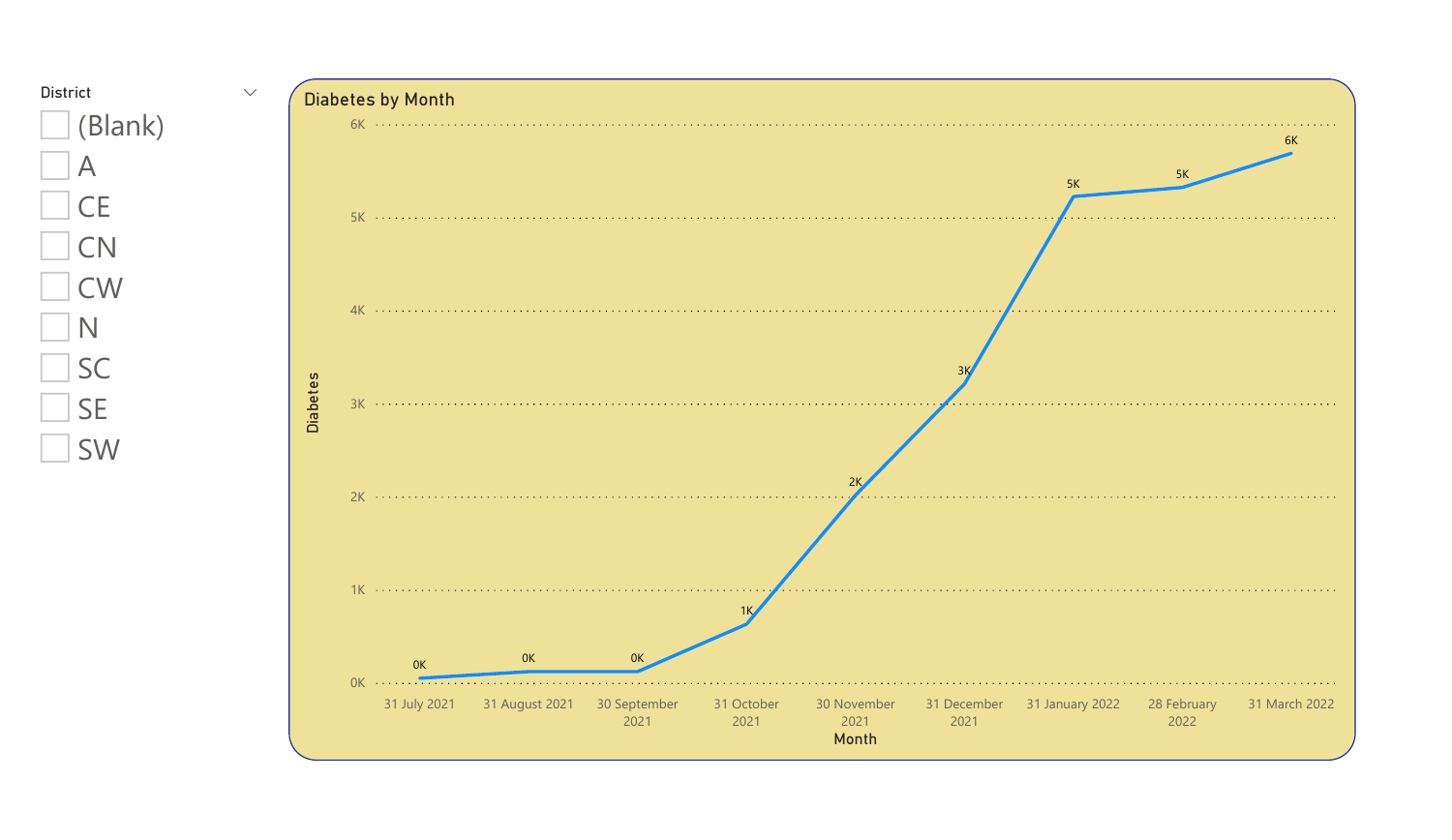

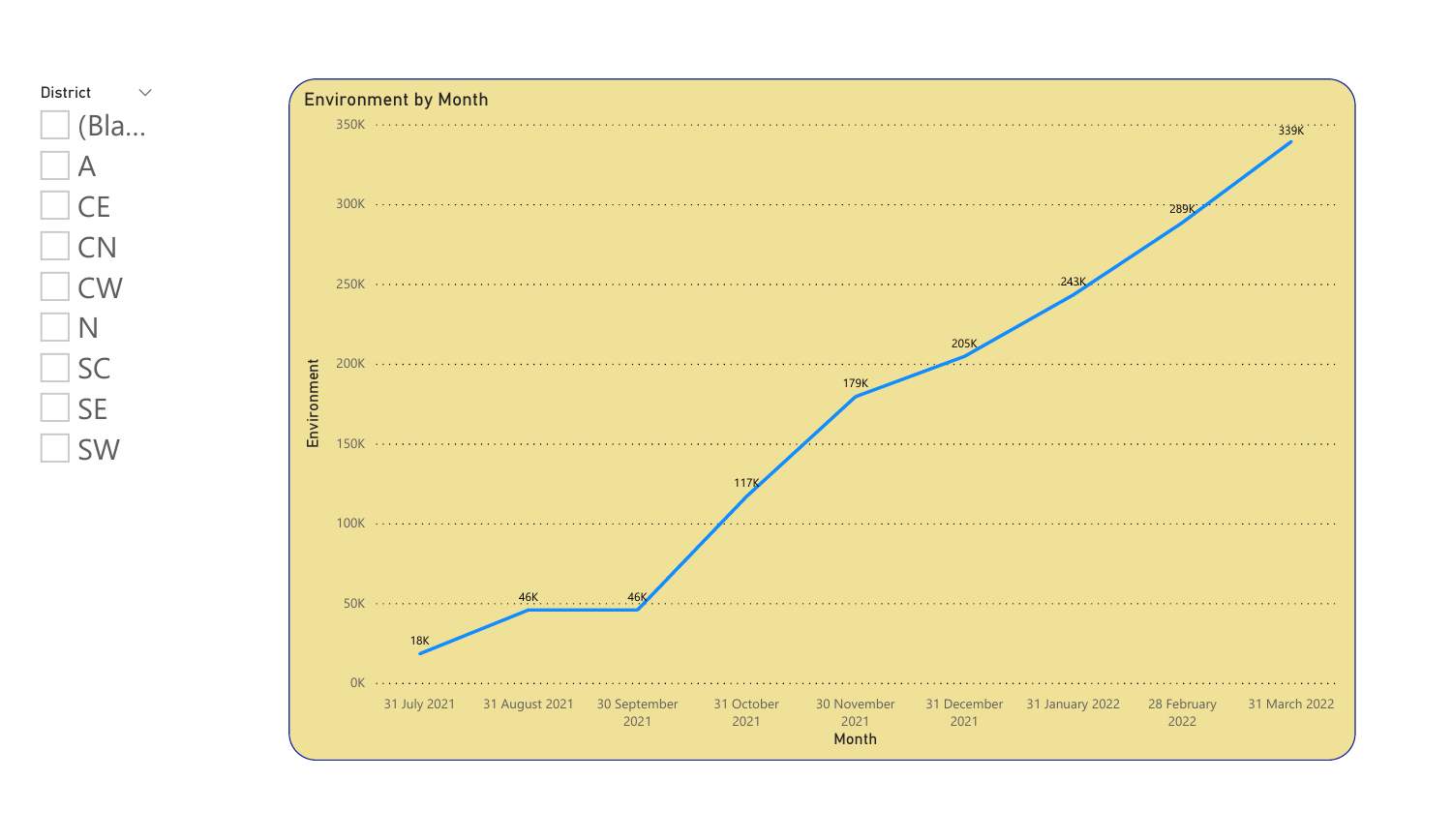